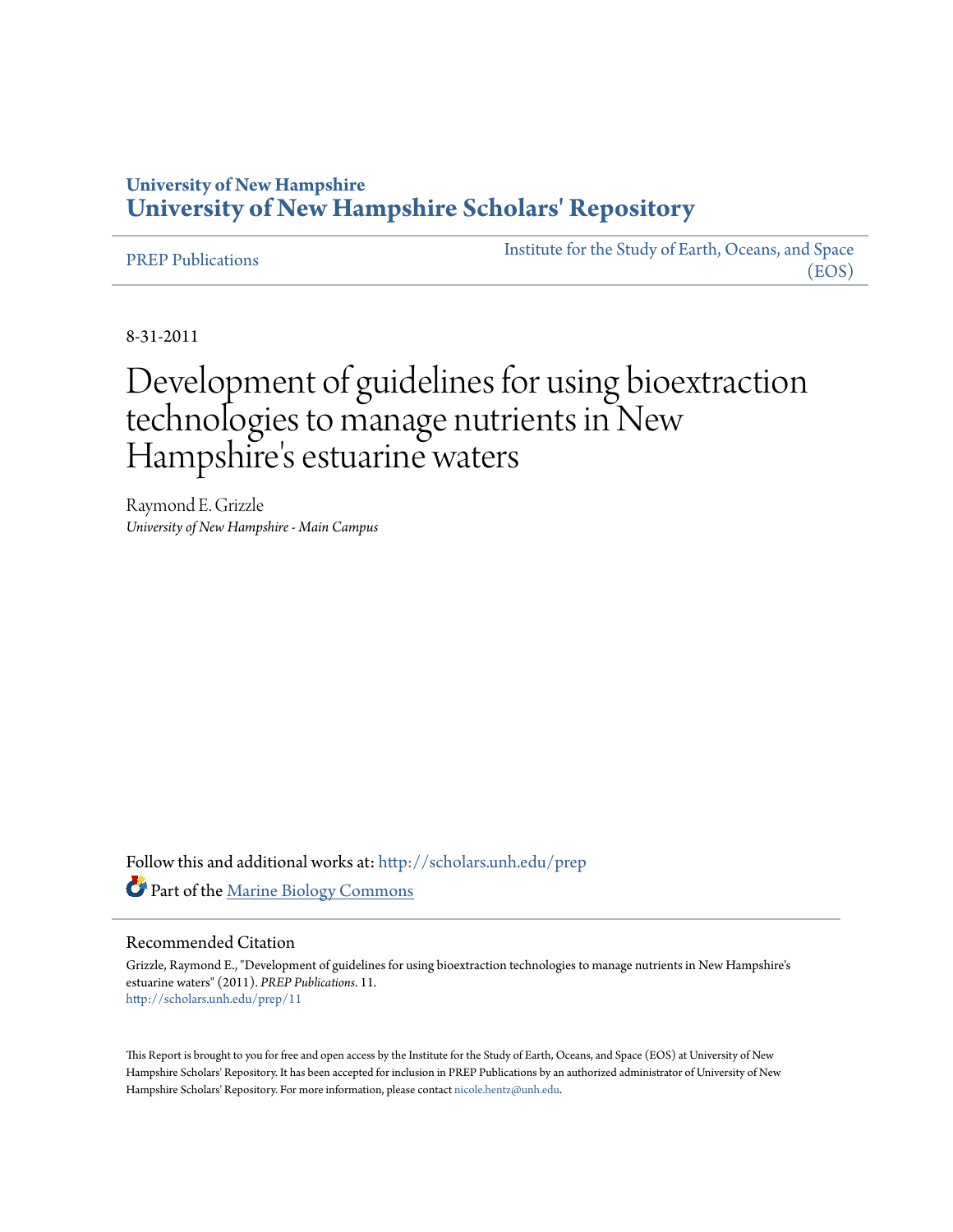Development of guidelines for using bioextraction technologies to manage nutrients in New Hampshire's estuarine waters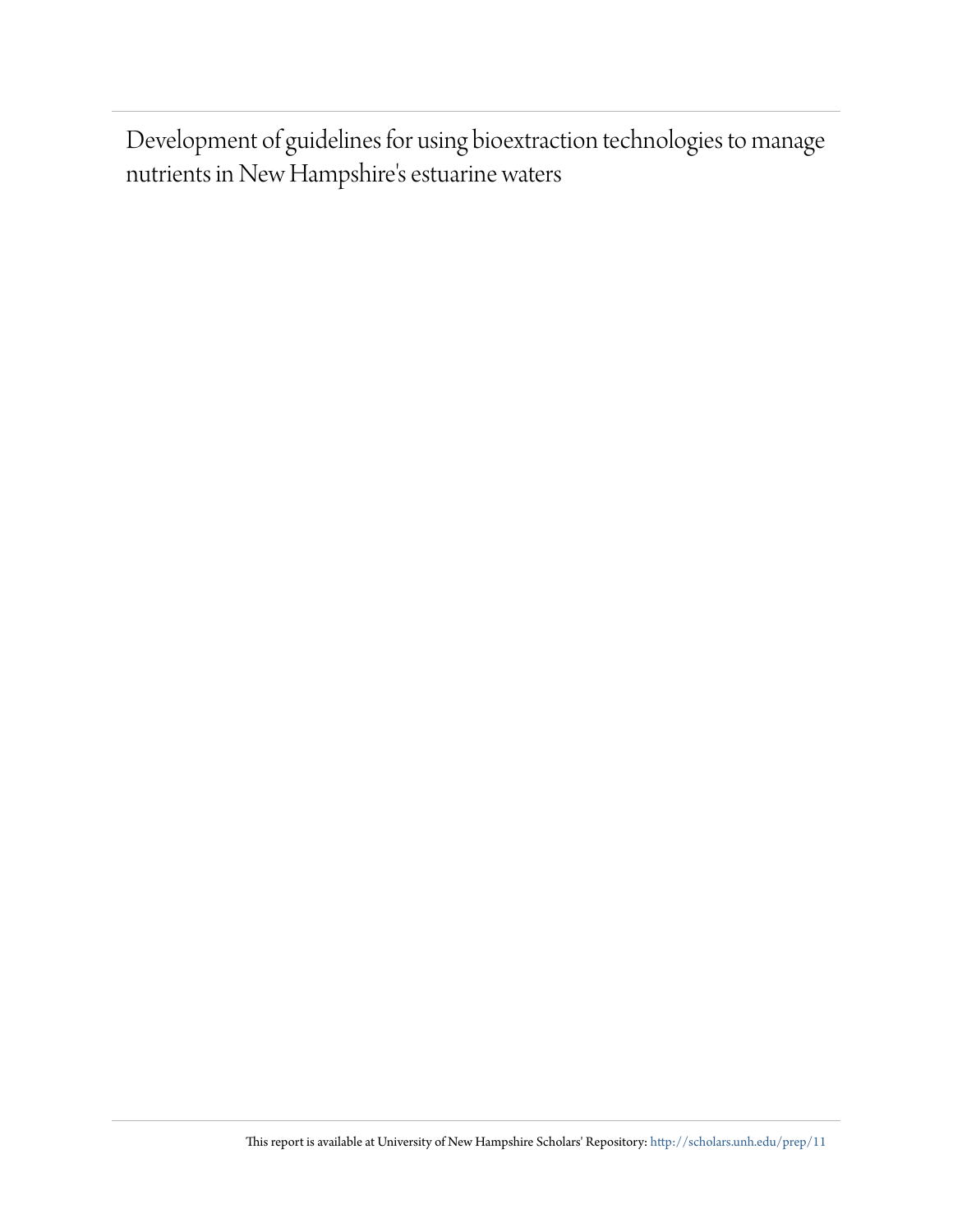## **FINAL REPORT**

#### **Development of guidelines for using bioextraction technologies to manage** nutrients in New Hampshire's estuarine waters

Date: August 31, 2011

Submitted to: New Hampshire Sea Grant

Submitted by: Raymond E. Grizzle, Jackson Estuarine Laboratory, ray.grizzle@unh.edu

Project goal: Provide the knowledge base needed for further development of technologies involving biological uptake and removal of nutrients (bioextraction) for application to the Great Bay/Piscataqua River estuarine system.

Background: There is growing literature on bioextraction approaches to managing nutrients in coastal waters, and it includes studies using a variety of species. Bivalve mollusks and macroalgae have received the most attention for several reasons, but perhaps foremost because of their aquaculture potential. A December 2009 workshop at the University of Connecticut, which included speakers from several countries, indicated overall that although bioextraction approaches hold substantial potential there are still many unanswered questions. The present review takes a "what we know/what we need to know" perspective, and focuses on aquaculture. For some taxa (e.g., eastern oyster), wild populations occur in New Hampshire which provide substantial nutrient bioextraction. The associated processes that result in nutrient removal from the ecosystem, however, are generally more complicated and much more difficult to unambiguously quantify except when actual harvest data are available. Therefore, the present review focuses on aquaculture, and it is restricted to those taxa (plants and animals) that occur in New Hampshire.

It should be noted that the present project is associated with a recently completed project (funded by the Piscataqua Region Estuaries Partnership [PREP]) consisting of a field experiment designed to provide empirical data on nutrient uptake by oysters. The final report for this project represents the starting point for future research that will more completely characterize the bioextraction potential for oysters in New Hampshire (see discussion of Grizzle and Ward 2011 below).

Methods: The present report is a literature review, including published and unpublished sources. The overall aim was to glean information that is applicable to managing nutrients in New Hampshire's estuarine waters. The major objectives of the project were: (1) identify the major potential species (plants and animals) occurring in New Hampshire that have potential for bioextraction technologies; (2) identify aquaculture and other related activities (e.g., restoration of natural shellfish populations) that might be appropriate; (3) quantify the bioextraction potential of different combinations of species and methods; and (4) compare the effectiveness and costs of the new bioextraction technologies to traditional engineering-based nutrient removal methods.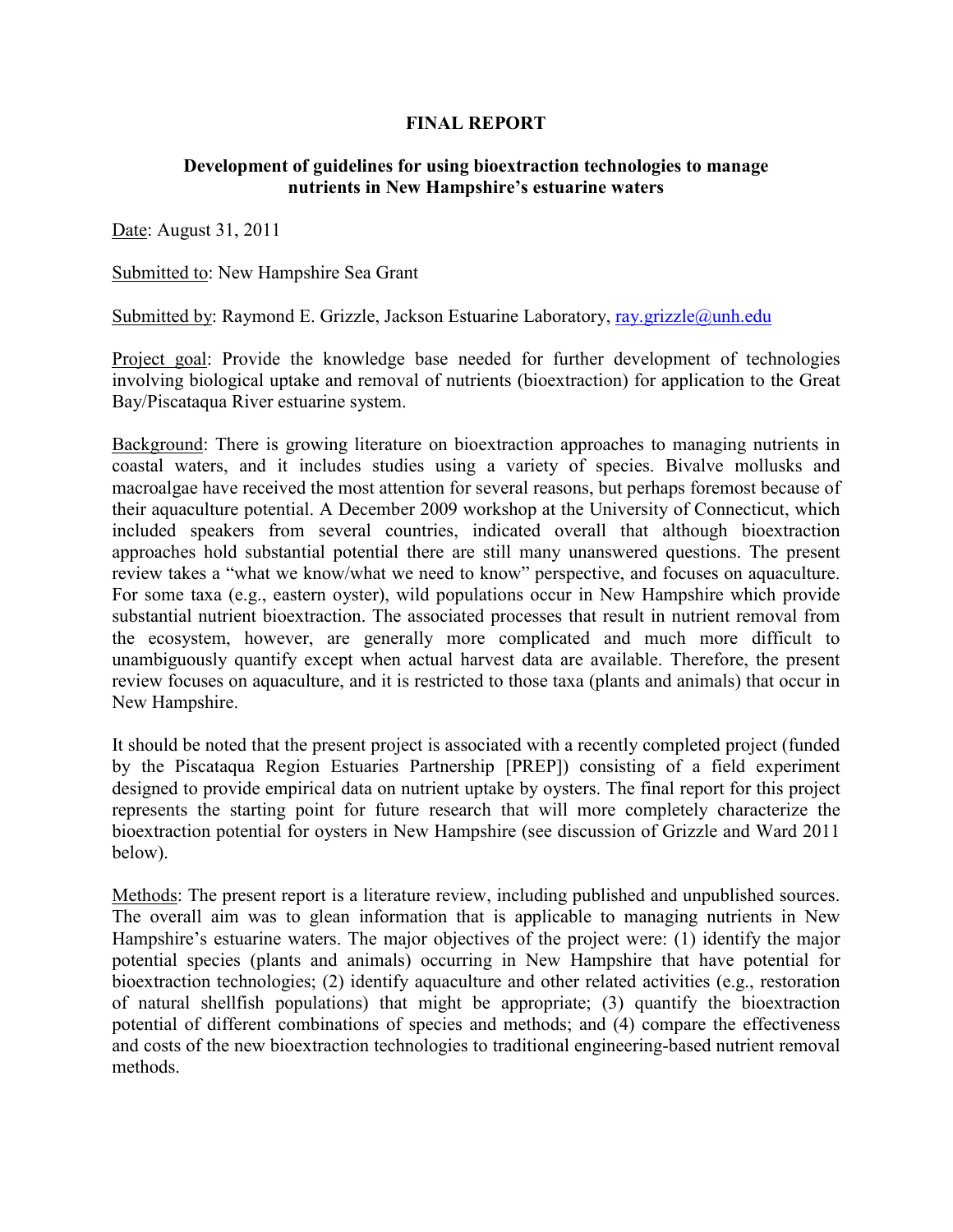#### Results and Discussion

### *Species with bioextraction potential*

Several bivalve mollusks and macroalgae with bioextraction potential occur in New Hampshire's estuarine and coastal waters: eastern oyster (*Crassostrea virginica*), blue mussel (*Mytilus edulis*), northern quahog/hard clam (*Mercenaria mercenaria*), softshell clam (*Mya arenaria*), several species of red algae (*Gracilaria tikvahiae*, *Chondrus crispus* [Irish moss], and *Porphyra* spp. [nori]), and two species of kelp (Saccharina latissima and *Laminaria digitata*). At present, only the eastern oyster and blue mussel support aquaculture operations in New Hampshire. And of these two, only the eastern oyster is farmed in estuarine waters. Therefore, this review will focus on oysters, but will include selected relevant literature on other taxa.

The effects of oysters on water quality have been demonstrated in studies ranging from laboratory experiments (Jordan 1987; Riisgard 1988; Newell and Koch 2004) to field studies over natural reefs (Cressman et al. 2003; Nelson et al. 2004; Grizzle et al. 2006, 2008). Overall, the oyster research corroborates what has been demonstrated for many suspension-feeding bivalve taxa: when occurring in sufficient numbers, they can dramatically reduce suspended particulates in the overlying water column, thereby strongly affecting water quality (see reviews by Dame 1996; Dame et al. 2001). Thus, it is to be expected that oysters, which typically occur in large numbers on natural reefs and oyster farms, have the potential to improve water quality. This fact coupled with concerns over water quality degradations in many areas has led to more attention being paid to what role oyster aquaculture might play in water quality management.

In New Hampshire, the major estuarine water quality problem is increasing nitrogen concentrations (Trowbridge 2010). Shellfish aquaculture has the potential to contribute to nitrogen management goals (Langan 2009). Two recent studies represent the current literature on nutrient bioextraction by farmed oysters (Higgins et al. 2011, and Grizzle and Ward 2011). The table below summarizes the available data on bioextraction of N and C by the eastern oyster.

|                     |                 |                       | <b>Soft Tissue</b> |      | <b>Shell</b> |      | <b>Whole Oyster</b> |                |                     |
|---------------------|-----------------|-----------------------|--------------------|------|--------------|------|---------------------|----------------|---------------------|
| <b>Shell Height</b> | <b>Shell DW</b> | <b>Soft Tissue DW</b> |                    |      |              |      | <b>Total C</b>      | <b>Total N</b> |                     |
| (mm)                | (g)             | (g)                   | %C                 | %N   | %C           | %N   | (g)                 | (g)            | Source              |
| 7.8                 | n/d             | 0.03                  | 32.12              | 7.71 | n/d          | n/d  | n/d                 | n/d            | Grizzle & Ward 2011 |
| 12.7                | n/d             | 0.20                  | 37.62              | 9.10 | n/d          | n/d  | n/d                 | n/d            | Grizzle & Ward 2011 |
| 35.7                | n/d             | 0.06                  | 27.58              | 6.52 | n/d          | n/d  | $0.585*$            | $0.013*$       | Grizzle & Ward 201  |
| 55.6                | n/d             | 0.24                  | 32.85              | 7.86 | n/d          | n/d  | $3.082*$            | $0.065*$       | Grizzle & Ward 2011 |
| 76                  | 150             | 1                     | n/d                | 7    | n/d          | 0.3  | n/d                 | 0.52           | Newell et al. 2005  |
| 43.6                | 4.8             | 0.20                  | 43.30              | 8.15 | 11.84        | 0.18 | 0.647               | 0.025          | Higgins et al. 2011 |
| 64.8                | 24.3            | 0.80                  | 44.30              | 8.06 | 12.36        | 0.19 | 3.391               | 0.112          | Higgins et al. 2011 |
| 85.5                | 37.6            | 1.58                  | 45.10              | 7.28 | 12.43        | 0.17 | 5.375               | 0.176          | Higgins et al. 2011 |
| 117.8               | 71.9            | 3.00                  | 46.20              | 7.37 | 12.04        | 0.26 | 10.011              | 0.394          | Higgins et al. 2011 |

Table 1. Summary of data from Grizzle and Ward (2011) and published literature on C and N content relative to oyster size.

\*NOTE: These values were calculated using data from Grizzle & Ward (2011) for soft tissue and shell data from Higgins et al. (2011) shown in bold.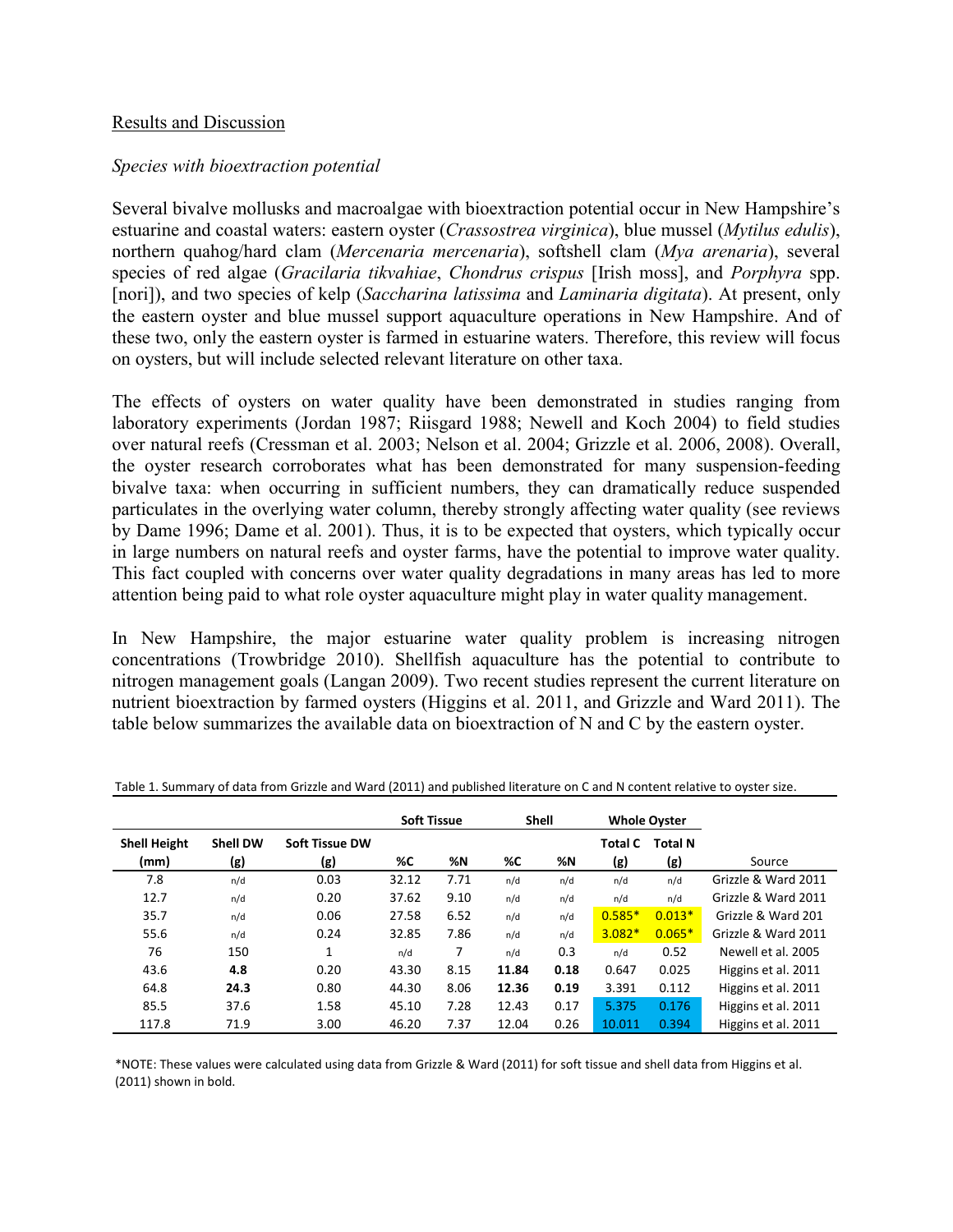Because shell material was not analyzed by Grizzle and Ward (2011), literature values for shell were combined with soft tissue data from the Great Bay oysters to arrive at total whole animal C and N content. Oysters with mean shell height of 35.7 mm contained 0.6 g of C and 0.01 g of N; oysters with mean shell height of 55.6 mm contained 3.1 g of C and 0.07 g of N. These size classes, however, are well below the typical harvest size oyster. Higgins et al. (2011) contain the only available data C and N levels in farmed eastern oysters; their data (shaded in blue in Table 1), indicate that typical bioextraction potential for farmed oysters would be 0.2 to 0.4 g of N and 5 to 10 g C per oyster.

Although I am aware of no reports on the other mollusk species listed above that represent potential farmed species in New Hampshire, it should be noted that percent N and C composition similar to the eastern oyster (Table 1) would likely be expected. Blue mussels are farmed in open ocean waters in New Hampshire, and juveniles commonly occur in estuarine areas. Thus, if for example, hard clam or blue mussel aquaculture operations in estuarine waters were to be developed in New Hampshire, bioextraction rates of N and C similar to oysters would likely occur.

Several seaweeds also have potential for aquaculture in New Hampshire's estuarine waters, though at present no such operations exist. The kelps (Saccharina latissima, Laminaria digitata) have potential as a biofuel source, a sea vegetable, and as a direct feed source for urchin aquaculture. Kelps are very robust and wave-tolerant, and over a period of 6 to 9 months can attain a length of several meters. Kelps can be grown on horizontal lines and requires very little tending during grow-out. These characters make kelps a good candidate for incorporation into multi-species systems (Yarish & Pereira, 2008; Chopin *et al.* 2008).

Irish moss (*Chondrus crispus*) is another seaweed with substantial aquaculture potential, and thus nutrient bioextraction potential. Irish moss is a good source of carrageenan (kappa- and lambda-), and is used as a thickening and stabilizing agent in foods and cosmetics. Another market is as a specialty food product. For example, Acadian Seaplants Ltd. in Nova Scotia has been very successful marketing color variants of *Chondrus* to gourmet food markets in Asia. Acadian Seaplants grows *Chondrus* in land-based tank systems, but it could be grown in coastal systems as well. A final candidate for its bioextraction potenital is *Gracilaria tikvahiae*, a common warm temperate species found throughout the Great Bay Estuary (see more discussion below).

# General methods for enhancing nutrient bieoextraction

The two mollusks currently farmed in New Hampshire—blue mussel and eastern oyster—involve different methods and different general locations. Both blue mussel farms are in coastal open ocean waters and are deployed using "longline" methods. Juvenile mussels can be caught in estuarine waters, particularly the lower Piscataqua River, but must be moved to the offshore longlines for growout in more saline waters. Thus, mussels have some potential for bioextraction but more research is needed. This research might focus on methods and locations for capturing mussel larvae as they settle from the water column, characterization of nutrient concentrations in mussels of different size and age, and assessing the potential for growout in estuarine waters.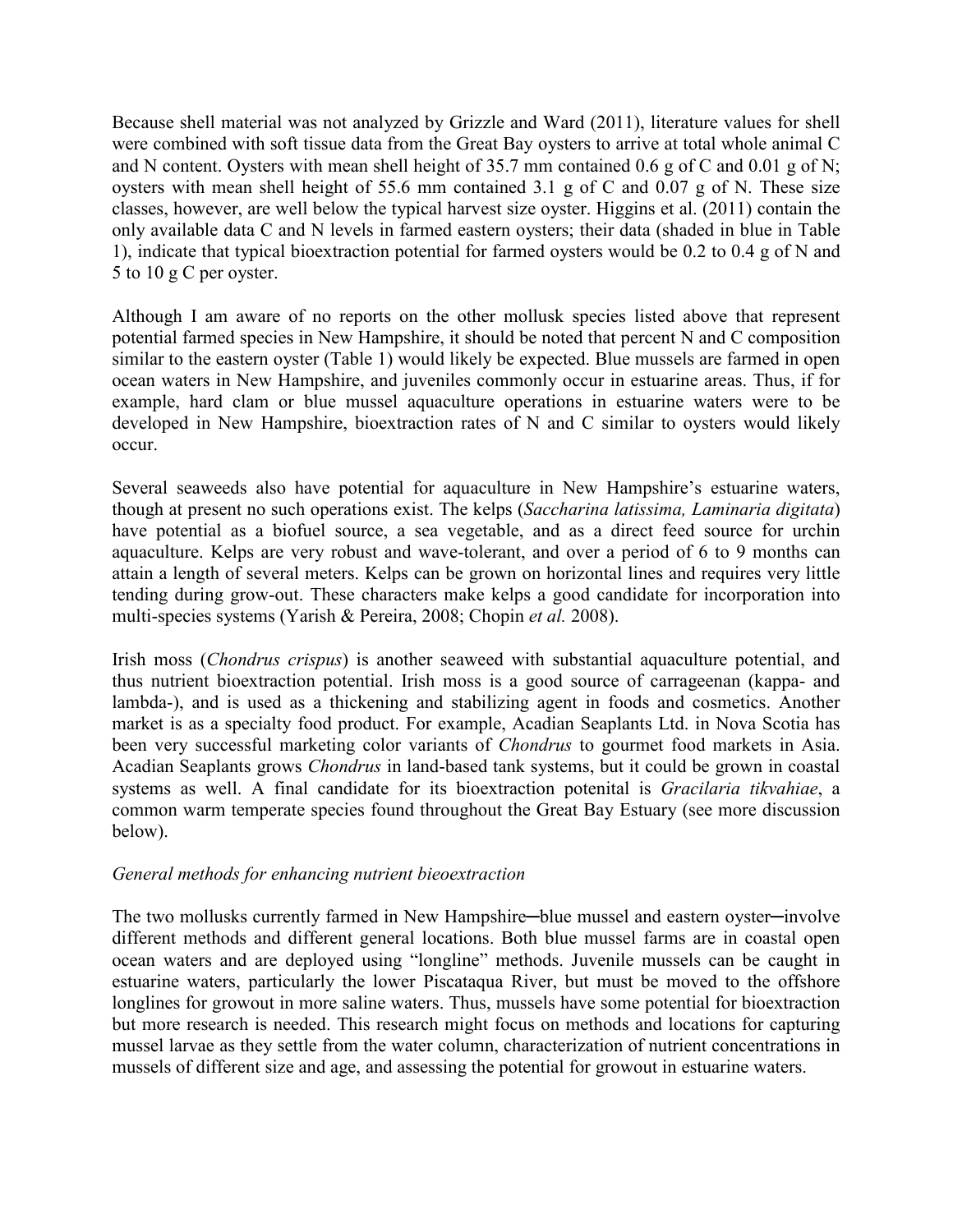There are four oyster farms currently in production in New Hampshire. All are in Little Bay near the Oyster River. Thus, they are in estuarine areas with maximum nutrient bioextraction potential. All four employ the bottom culture method using some form of "rack-and-bag" set-up where the oysters are contained in mesh bags that are suspended just above the bottom on rope lines or in racks (see Flimlin et al. 2008 for review of methods used in the New England region). Some farmers in the region use bags for only the first year, then spread the oysters onto the bottom for final grow-out. At present, all four farms involve only oyster culture, but in 2012 hard clams will likely be placed on two farms on an experimental basis.

### Bioextraction potential of different combinations of species

Integrated multi-trophic aquaculture (IMTA) approaches that couple shellfish with seaweeds likely have much greater potential than shellfish alone for removing nitrogen from the water column because both dissolved and particulate forms are removed. Development of IMTA approaches involving oyster aquaculture in temperate waters, however, is still in the early stages and very little attention has been paid to the effects on water quality (Barrington et al. 2009).

Although the potential benefits of coupling shellfish and seaweed in various IMTA arrangements has been demonstrated (e.g. Abreu et al. 2009; Mao et al. 2009), very little research has involved oysters. I am aware of two ongoing projects. Focusing on nutrient bioextraction, various arrangements of oysters and the red alga *Graciliaria* are being tested on an oyster farm in Rhode Island (Perry Rasso, pers. comm.). The Agriculture Experiment Station at the University of New Hampshire recently funded a project (Harris, Neefus, Berlinsky, and Grizzle) that is assessing the feasibility of integrated farming methods involving oysters, seaweeds, and sea urchins. Two experiments were initiated in 2011, and the first preliminary data are expected by 2012.

## $Comparison of bioextraction technologies with traditional nutrient removal approaches$

There are four major sources of N inputs to the Great Bay estuarine system (Trowbridge 2010): wastewater treatment plant effluents, non-point runoff from watersheds, groundwater discharges, and atmospheric deposition. For the present analysis, only N removal from wastewater treatment plants and non-point runoff will be considered. In contrast to N removal by traditional landbased methods, oyster farming includes monetary income as well as production costs. Moreover, oyster farming also provides ecosystem services that scientists are only just beginning to understand and quantify (Pietros and Rice 2009; Brumbaugh and Toropova 2008). Thus, a comprehensive economic comparison of conventional N removal (for point and non-point sources) and bioextraction by oyster aquaculture is not possible given our current understanding. Nonetheless, some "best guess" comparisons from current literature can be made.

Table 2 summarizes the range of costs for N removal from point and nonpoint treatments and some economic considerations for oyster farming. There are many different conventional nutrient removal technologies and the present analysis is intended as a simplistic overview. No attempt has been made to consider the variety of wastewater treatment facilities or non-point runoff treatment methods in the Great Bay watershed. Nonetheless, cost estimates are available to provide at least a range of costs for N removal from wastewater and non-point sources (Kang et al. 2008). It should be noted that N extraction numbers for oyster farming only consider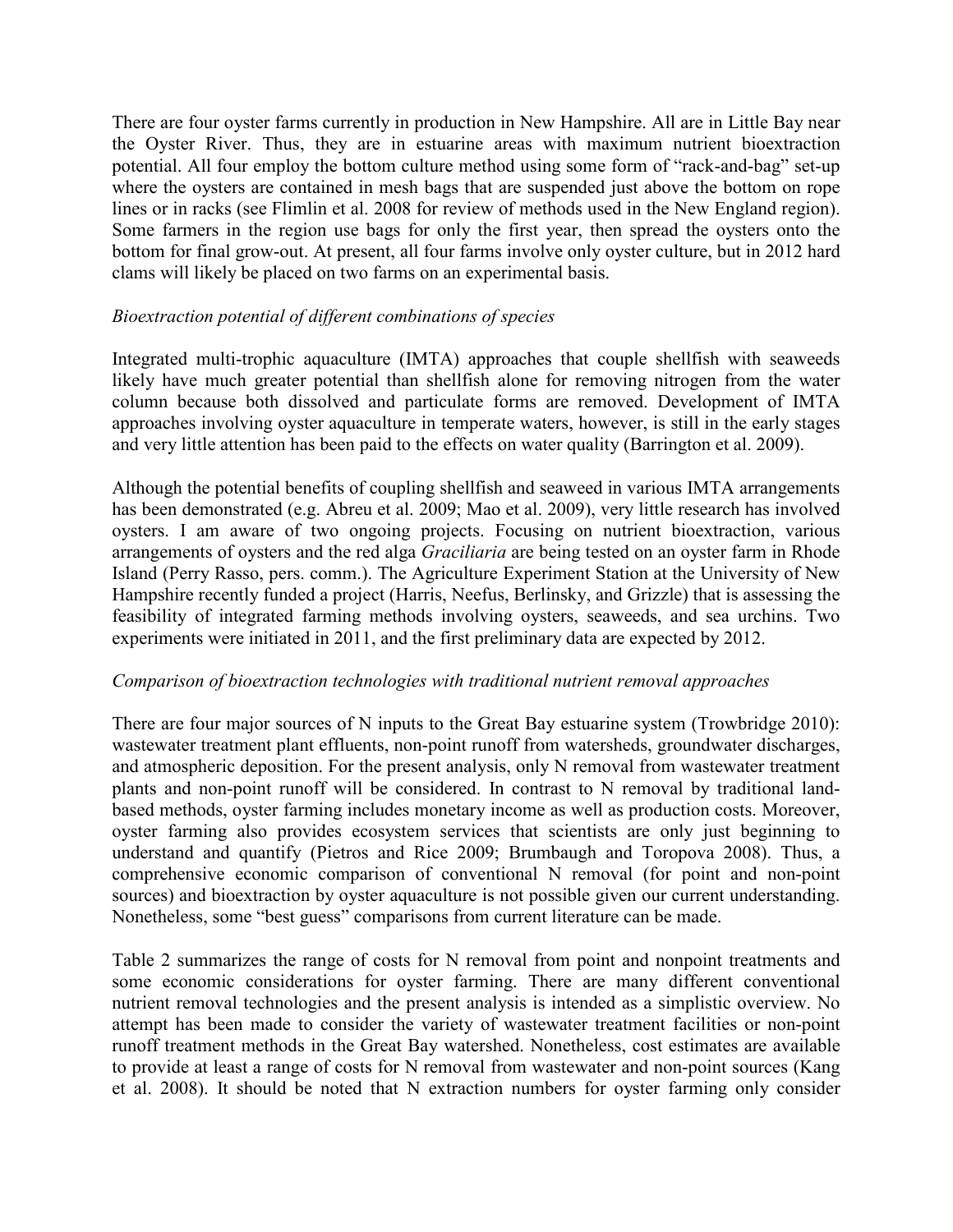harvest of the oysters, and not denitrification or other processes associated with deposition of oyster feces and pseudofeces to bottom sediments (Newell et al. 2005). Thus, the data in Table 2 represent simplistic estimates at best.

| Table 2. Summary of conventional N extraction (removal) methods and costs compared to oyster aquaculture in New England. |                           |                                           |                                               |                                                 |                                                         |  |  |  |  |  |
|--------------------------------------------------------------------------------------------------------------------------|---------------------------|-------------------------------------------|-----------------------------------------------|-------------------------------------------------|---------------------------------------------------------|--|--|--|--|--|
| Method                                                                                                                   | <b>Removal Cost Range</b> | <b>Removal Cost</b><br>(average \$/ton N) | <b>Revenue Generated</b><br>$($ \$/ac/yr) $1$ | <b>Ecosystem Services</b><br>$($ \$/ac/yr $)^2$ | <b>Tax Revenue</b><br>Generated (\$/ac/yr) <sup>3</sup> |  |  |  |  |  |
| <b>Wastewater Treatment</b>                                                                                              |                           |                                           |                                               |                                                 |                                                         |  |  |  |  |  |
| (various technologies) <sup>4</sup>                                                                                      | $<$ \$1 - ~\$5/lb         | \$5.000                                   | 0                                             |                                                 |                                                         |  |  |  |  |  |
| Agriculture Non-point Treatment <sup>3</sup>                                                                             |                           |                                           |                                               |                                                 |                                                         |  |  |  |  |  |
| (various technologies)                                                                                                   | \$4 - 200/lb              | \$200.000                                 | 0                                             |                                                 |                                                         |  |  |  |  |  |
| Urban Non-point Treatment <sup>5</sup>                                                                                   |                           |                                           |                                               |                                                 |                                                         |  |  |  |  |  |
| (various technologies)                                                                                                   | $$25 - $1,000/lb$         | \$500,000                                 | 0                                             |                                                 |                                                         |  |  |  |  |  |
| <b>Oyster Aquaculture</b>                                                                                                |                           |                                           |                                               |                                                 |                                                         |  |  |  |  |  |
| <b>Bottom Culture</b>                                                                                                    |                           |                                           | \$120,000                                     | $>>$ \$6,700                                    | \$3,000                                                 |  |  |  |  |  |

Table 2. Summary of conventional N extraction (removal) methods and costs compared to oyster aquaculture in New England.

 $^{1}$ Based on average annual production of 200,000 oysters/ac/yr and \$0.60/oyster

 $2$  This estimate only represents secondary fish production; from Grabowski and Peterson (2007)

 $3$  Based on charge of \$0.015/oyster sold (NH Adm. Rule Fis 807.11) and average annual production of 200,000 oysters/ac

 $<sup>4</sup>$  Kang et al. (2008)</sup>

<sup>5</sup> Stephensen (2009)

In addition to the actual data in Table 2, it should be noted that oyster aquaculture—in contrast to traditional N removal methods—results in substantial generated revenues from oyster sales as well as taxes. Moreover, the recent focus on ecosystem services provided by natural oyster reefs and oyster aquaculture adds another dimension to economic assessments (Brumbaugh and Toropova 2008; Northern Economics 2009). All this points to the complexities involved in trying to arrive at common economic parameters for comparing oyster aquaculture to other methods for N removal.

#### The future?

There is substantial potential for further development of shellfish and other aquaculture activities in New Hampshire with a focus on nutrient management in coastal waters. An ongoing federally funded project aimed at enhancing shellfish aquaculture in estuarine waters in New Hampshire will be completed in 2012. At present, this study has identified those estuarine areas with the most potential for shellfish aquaculture (Fig. 1). This preliminary analysis was mainly based on a consideration of four potentially constraining factors: water classification relative to shellfish harvest; the extent of red tide toxicity observed historically; current eelgrass distribution; and bathymetry. The areas shown in yellow in Figure 1 represent those areas approved for harvest (except in cross-hatched areas), where red tide toxicity has not been observed or only at minimal levels, where no eelgrass occurs, and in subtidal waters shallow enough (between  $\sim$  -0.5m and -3m MLW) for current farming methods to be used. It is emphasized that there has been no assessment of the myriad of social factors that need to be considered. Thus, this preliminary assessment likely represents a mapping of the maximum or near-maximum potential for shellfish aquaculture in New Hampshire's estuarine waters. The areas shown in yellow total about 234 hectares (577 acres).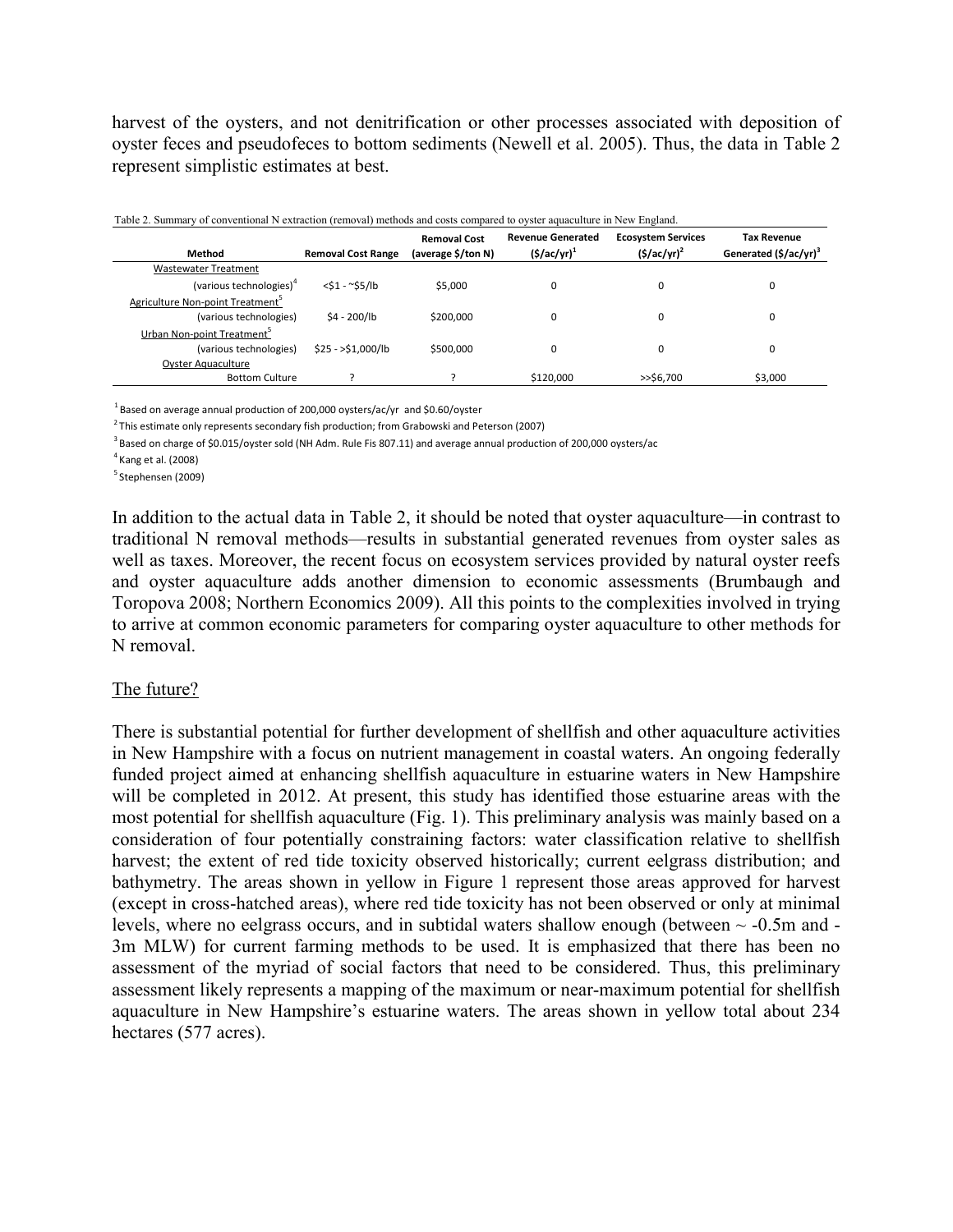

Fig. 1. Preliminary maximum extent for potential oyster aquaculture (yellow polygon) in the Great Bay Estuary (see text for details).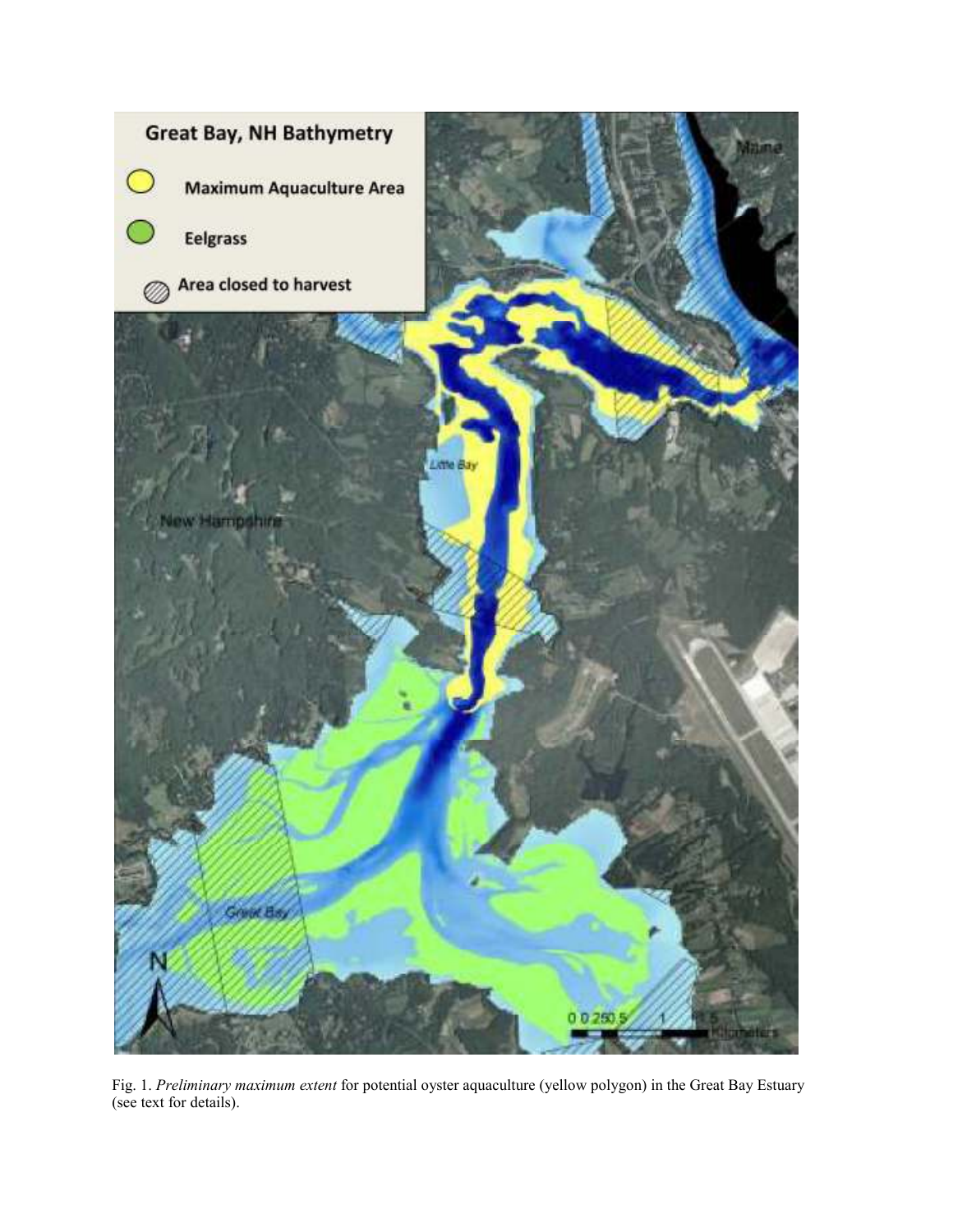It should be noted, however, that all factors relevant to oyster aquaculture have not been fully assessed, nor have there been extensive conversations with all stakeholders. In particular, there has been no assessment of ecological or environmental carrying capacity for the oysters themselves. In other words, there has been no assessment of how many oysters could be grown given current water flows, seston concentrations, and other controlling factors. Certainly, the entire 577 acres could not be filled with oyster farms, but how much less than that would be feasible remains unknown. Nor has there been a complete assessment of social factors such as potential conflicting uses (e.g., recreational and commercial fisheries), or local regulatory policies. Nonetheless, some reasonable assumptions can be made to allow a preliminary assessment of the N bioextraction potential for oyster aquaculture in the state.

If each oyster harvested represented a removal of  $0.285$  g N (=mean for two largest size classes of oysters in Table 1), and 200,000 oysters/yr were harvested from each acre (Table 2), then annual N bioextraction per acre would be  $57,000 \text{ g}$  (=125.7 lb; =0.0628 ton). If 200 acres were in production, the annual N removal from the estuary *from oyster harvest alone* would be 12.5 tons.

Oyster production from aquaculture in the past decade in New England has dramatically increased in some areas (e.g., Rice 2006), but with it has come concerns about environmental effects and potential conflicting uses (Costa-Pierce 2009; Forrest et al. 2009). Because shellfish aquaculture is typically regulated at the state level in the US, several states have taken steps to address the concerns of a broad range of stakeholders. For example, Rhode Island recently issued a detailed report addressing the major ecological and social issues that must be incorporated into planning and management of the state's rapidly expanding shellfish aquaculture industry (CRMC 2009).

Guidelines for using bioextraction technologies in aquaculture to manage nutrients in New Hampshire's estuarine waters also must be developed within the existing regulatory framework. Shellfish farming is regulated at the state level in New Hampshire by the Department of Environmental Services (DES), the Fish and Game Department (F&G), and Health and Human Services (HHS). F&G issues licenses for aquaculture activities, and HHS provides overview of the certification process for selling shellfish. The DES Wetlands Bureas requires a permit for farm sites. The DES Shellfish Program has responsibility for monitoring the harvesting waters and determining their suitability from a water quality perspective for harvest and human consumption of shellfish; the overall goal is to insure the state's compliance with National Shellfish Sanitation Program guidelines.

It was mentioned above that there are at present (2011) four oyster farms in New Hampshire. Two of the farms were initially permitted in 2010, and there is another farm currently in the permit process. Expansion of shellfish aquaculture in New Hampshire seems imminent. Moreover, there are ongoing experiments and pilot scale studies focusing on nutrient bioextraction involving shellfish alone as well as shellfish with seaweeds. Collectively, these ongoing efforts represent significant steps towards meaningful utilization of shellfish aquaculture as a management tool for nutrient pollution in our estuarine waters. Although we are far from such a goal, the process is underway.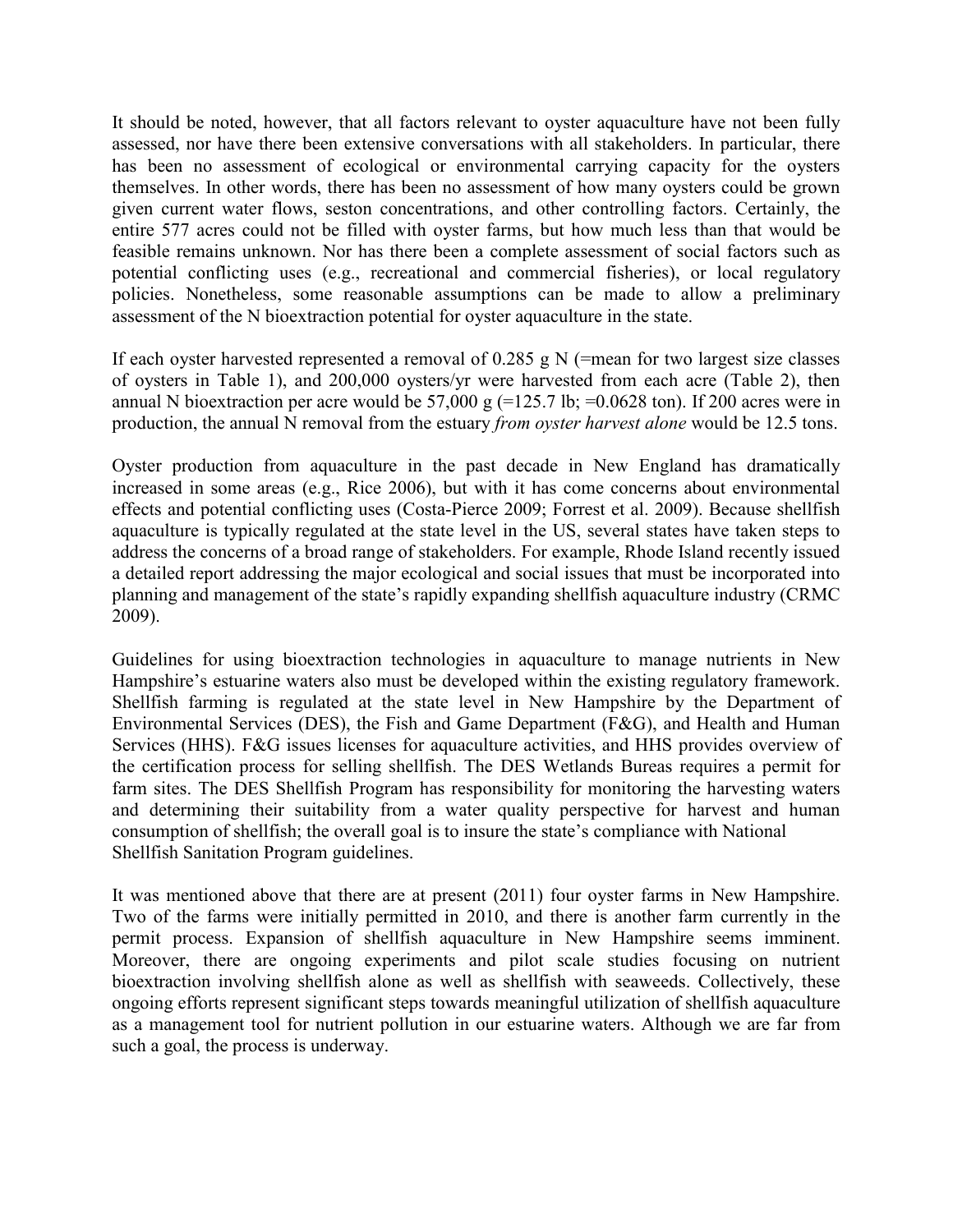#### References Cited

- Abreu, M.H., D.A. Varela, L. Henriquez, A. Villarroel, C. Yarish, I. Sousa-Pinto, and A.H. Buschmann. 2009. Traditional vs. integrated multi-trophic aquaculture of Gracilaria chilensis C.J. Bird, J. McLachlan & E.C. Oliveira: Productivity and physiological performance. *Aquaculture* 293:211-220.
- Barrington, K., T. Chopin & S. Robinson, 2009. Integrated multi-trophic aquaculture (IMTA) in marine temperate waters. In. D. Soto (ed.) Integrated aquaculture: a global review. FAO Fisheries and Aquaculture Technical Paper. No. 529. Rome, FAO. Pp. 7-46.
- Brumbaugh, R.D. and C. Toropova. 2008. Economic valuation of ecosystem services: A new impetus for shellfish restoration? Basins and Coasts, Vol 2:8-15.
- Chopin, T., S. M. C. Robinson, M. Troell, A. Neori, A. H. Buschmann and J. Fang, (2008). Multiptrophic integration for sustainable marine aquaculture. In: Jorgensen, S. E. and B. D. Fath (eds). Encyclopedia of Ecology. Vol. 3:2463-2475.
- Costa-Pierce, B. A. 2009. An ecosystem approach to marine aquaculture. U.N. Food and Agriculture Organization, Rome.
- Cressman, K. A., M. H. Posey, M. A. Mallin, L. A. Leonard and T. D. Alphin. 2003. Effects of oyster reefs on water quality in a tidal creek estuary. *Journal of Shellfish Research* 22:753-762.
- CRMC. 2009. Coastal Resources Management Council, CRMC Working Group on Aquaculture Regulations. State of Rhode Island, Providence.
- Dame, R. 1996. Ecology of marine bivalves: an ecosystem approach. CRC Marine Science Series, Boca Raton, FL. 254 pp.
- Dame R., D. Bushek, and T. Prins. 2001. The role of suspension feeders as ecosystem transformers in shallow coastal environments. In: K. Reise, editor. The Ecology of Sedimentary Coasts. Springer-Verlag, Berlin. pp. 11-37.
- Flimlin, G., J. Buttner, and D. Webster. 2008. Aquaculture systems for the northeast. Northeast Regional Aquaculture Center. Pub. No. 104-2008. College Park, MD.
- Forrest, B.M., N.B. Keeley, G.A. Hopkins, S.C. Webb, and D.M. Clement. 2009. Bivalve aquaculture in estuaries: review and synthesis of oyster cultivation effects. *Aquaculture*  $298:1-15.$
- Grabowski, J.H. and C.H. Peterson. 2007. Restoring oyster reefs to recover ecosystem services. pp. 281-298 in: Ecosystem Engineers. Elsevier.
- Grizzle, R.E. and K.M. Ward. 2011. Experimental quantification of nutrient bioextraction potential of oysters in estuarine waters of New Hampshire. Final Report to yhe Piscataqua Region Estuaries Partnership, Concord, NH.
- Grizzle, R. E., J. K. Greene, M. W. Luckenbach, and L. D. Coen. 2006. A new *in situ* method for measuring seston uptake by suspension-feeding bivalve mollusks. *Journal of Shellfish Research* 25:643-649.
- Grizzle, R.E., J.K. Greene, and L.D. Coen. 2008. Seston removal by natural and constructed intertidal eastern oyster *(Crassostrea virginica)* reefs: a comparison with previous laboratory studies, and the value of in situ methods. *Estuaries and Coasts* 31:1208-1220.
- Higgins, C.B., K. Stephenson and B.L. Brown. 2011. Nutrient bioassimilation capacityof aquacultured oysters: quantification of an ecosystem service. J. Environ. Qual.  $40:271-277$ .
- Kang, S.J., K. Olmstead, K. Takacs and J. Collins. 2008. Municipal Nutrient Removal Technologies Reference Document, Vol. 1-Technical Report (EPA 832-R-08-006)